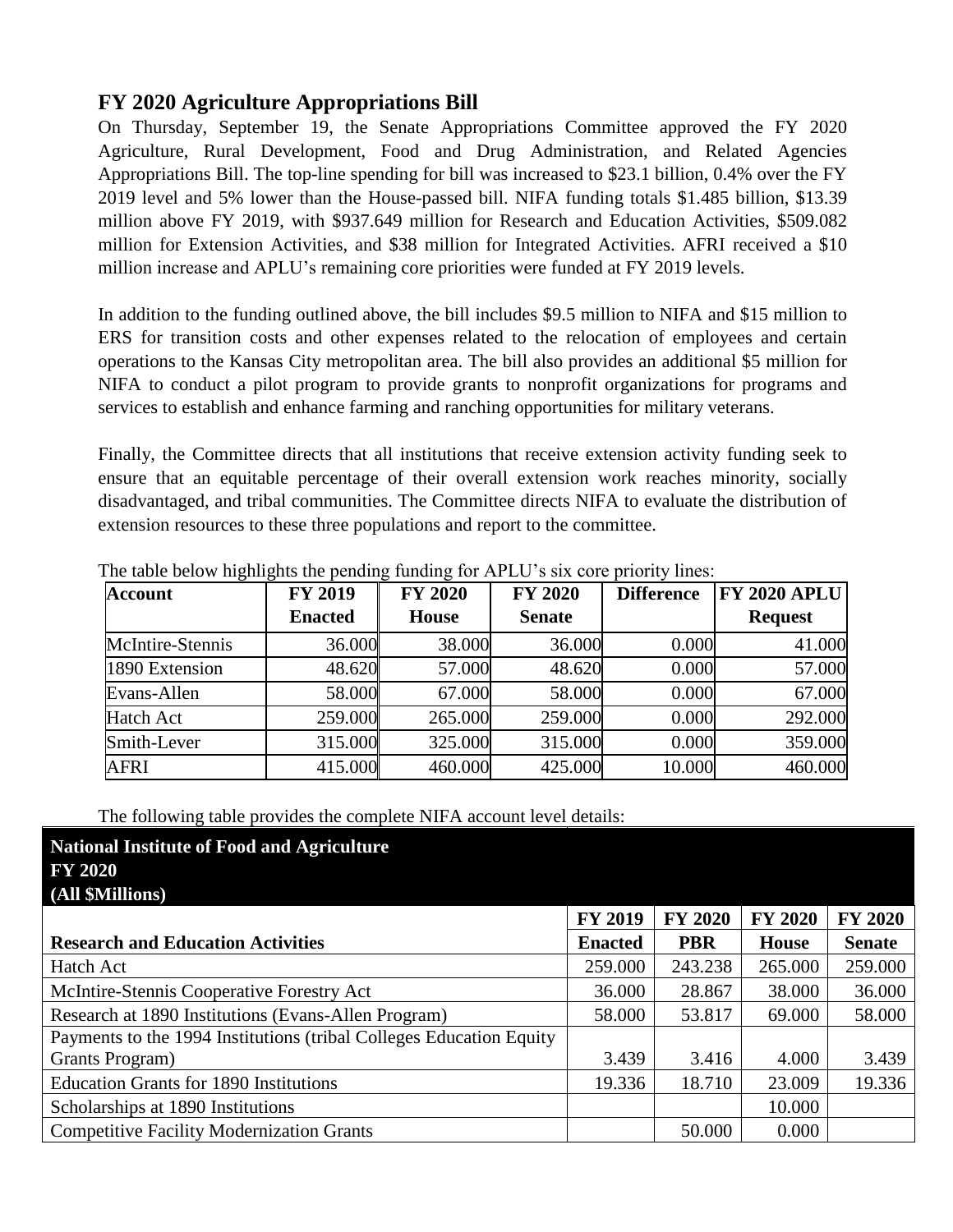| <b>Education Grants for Hispanic-Serving Institutions</b>                                          | 9.219          | 9.156          | 20.000         | 9.219          |
|----------------------------------------------------------------------------------------------------|----------------|----------------|----------------|----------------|
| Education Grants for Alaska Native and Native Hawaiian-Serving                                     |                |                |                |                |
| Institutions                                                                                       | 3.194          | 0.000          | 4.000          | 3.194          |
| <b>Research Grants for 1994 Institutions</b>                                                       | 3.801          | 1.789          | 3.801          | 3.801          |
| Capacity Building Grants for Non Land-Grant Colleges of                                            |                |                |                |                |
| Agriculture                                                                                        | 5.000          | 0.000          | 5.000          | 5.000          |
| <b>Grants for Insular Areas</b>                                                                    | 2.000          | 0.000          | 2.700          | 2.000          |
| Competitive Program for Native Alaskans, Native Hawaiians, and<br><b>Insular Area Institutions</b> |                | 5.000          | 0.000          |                |
| Agriculture and Food Research Initiative                                                           | 415.000        | 500.000        | 460.000        | 425.000        |
| Veterinary Medicine Loan Repayment                                                                 | 8.000          | 4.991          | 9.000          | 8.000          |
| Veterinary Services Grant Program                                                                  | 3.000          | 0.000          | 3.000          | 3.000          |
| Continuing Animal Health and Disease Research Program                                              | 4.000          | 0.000          | 4.000          | 4.000          |
| <b>Supplemental and Alternative Crops</b>                                                          | 1.000          | 0.000          | 1.000          | 1.000          |
| Multicultural Scholars, Graduate Fellowship and Institution                                        |                |                |                |                |
| <b>Challenge Grants</b>                                                                            | 9.000          | 0.000          | 9.000          | 9.000          |
| Secondary and 2-year Post-Secondary Education                                                      | 0.900          | 0.000          | 0.900          | 0.900          |
| <b>Aquaculture Centers</b>                                                                         | 5.000          | 0.000          | 5.000          | 5.000          |
| Sustainable Agriculture Research and Education                                                     | 37.000         | 19.009         | 45.000         | 37.000         |
| <b>Farm Business Management</b>                                                                    | 2.000          | 0.000          | 2.250          | 2.000          |
| <b>Sun Grant Program</b>                                                                           | 3.000          | 0.000          | 3.000          | 3.000          |
| <b>Research Equipment Grants</b>                                                                   |                |                | 5.000          |                |
| Alfalfa and Forage Research Program                                                                | 3.000          | 0.000          | 5.000          | 3.000          |
| Minor Crop Pest Management (IR-4)                                                                  | 11.913         | 0.000          | 12.000         | 11.913         |
| <b>Special Research Grants</b>                                                                     |                |                |                |                |
| Global Change/UV Monitoring                                                                        | 1.405          | 0.000          | 1.405          | 1.405          |
| Potato Research                                                                                    | 2.750          | 0.000          | 3.250          | 2.750          |
| <b>Aquaculture Research</b>                                                                        | 2.000          | 0.000          | 2.000          | 2.000          |
| Necessary Expenses of Research & Education Activities                                              |                |                |                |                |
| <b>Grants Management Systems</b>                                                                   | 7.830          | 7.424          | 7.830          | 7.830          |
| GSA Rent and DHS Security Expenses                                                                 |                | 0.000          |                |                |
| Federal Administration - Other Necessary Expenses                                                  | 11.862         | 29.298         | 11.862         | 11.862         |
| <b>Alteration/Repair Expenses</b>                                                                  |                | 9.500          |                |                |
| Single Account - General Administration                                                            |                | 19.798         |                |                |
| <b>Subtotal</b>                                                                                    | 927.649        | 974.715        | 1035.007       | 937.649        |
|                                                                                                    |                |                |                |                |
|                                                                                                    |                |                |                |                |
|                                                                                                    | <b>FY 2019</b> | <b>FY 2020</b> | <b>FY 2020</b> | <b>FY 2020</b> |
| <b>Extension Activities</b>                                                                        | <b>Enacted</b> | <b>PBR</b>     | <b>House</b>   | <b>Senate</b>  |
| Smith-Lever Act, Sections 3(b) and (c) programs and Cooperative                                    |                |                |                |                |
| Extension                                                                                          | 315.000        | 299.430        | 325.000        | 315.000        |
| Extension Services at 1890 Institutions                                                            | 48.620         | 47.310         | 57.000         | 48.620         |
| <b>Extension Services at 1994 Institutions</b>                                                     | 6.446          | 4.416          | 8.000          | 6.446          |
| Facility Improvements at 1890 Institutions                                                         | 19.730         | 0.000          | 23.529         | 19.730         |